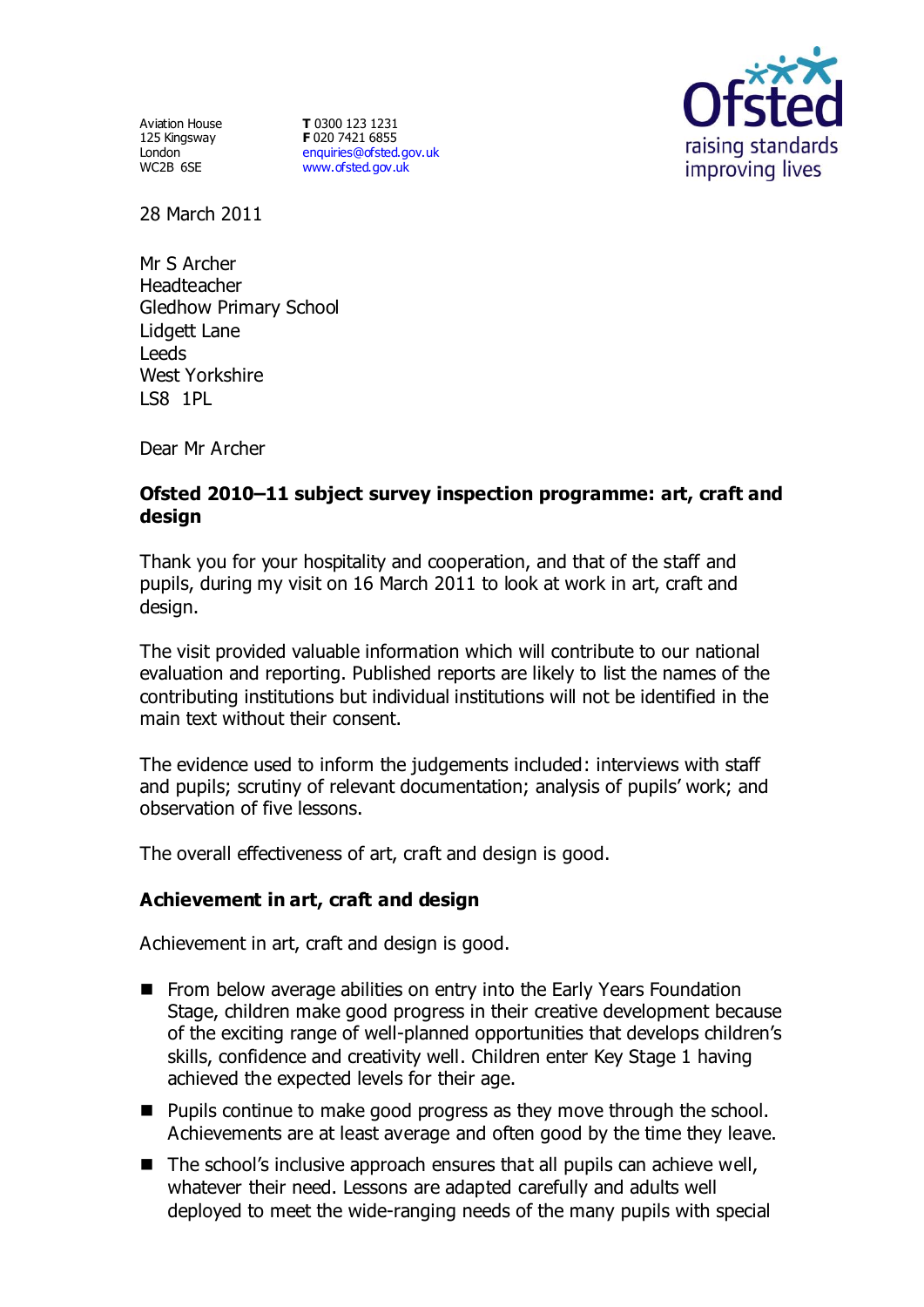educational needs and/or disabilities; including those who are visually impaired.

■ Pupils' behaviour and attitudes are excellent in lessons. They work well together and are cooperative and supportive of one another, sharing resources and equipment as well as 'bouncing ideas' off each other to develop their work further.

### **Quality of teaching of art, craft and design**

The quality of teaching of art, craft and design is good.

- Teachers are enthusiastic and have good subject knowledge. They plan lessons carefully, with clear learning objectives and success criteria.
- Key skills and techniques are carefully taught alongside opportunities to extend pupils' creativity. This helps to stimulate and maintain pupils' keen interest and enjoyment in their work and make good progress.
- Regular, half-termly assessment of pupils' work ensures that teachers have a good understanding of each pupil's abilities. However, occasionally this information is not used well enough to plan activities to ensure that pupils make rapid progress from their starting points.
- Sketchbooks are used well in some classes to help pupils develop ideas and practice techniques and skills but their use is inconsistent across the school.

# **Quality of the curriculum in art, craft and design**

The quality of the curriculum in art, craft and design is good.

- The curriculum has recently been redeveloped to ensure that pupils' skills and knowledge are built on progressively and to enable pupils to explore and experiment in a wider variety of two- and three-dimensional work.
- $\blacksquare$  The use of music to develop pupils' creativity in the subject is very strong. This was evidenced in the diverse, colourful paintings that pupils produced in the style of Kandinsky; taking account of the contrasting moods pupils experienced after listening to contemporary dance music and the music of Wagner.
- 'Virtual' partnership days with a school in Durban and a range of visits out of school enrich the curriculum successfully. A three-year collaborative arts programme with other local schools has also added a strong dimension to the subject; for example linking design of puppets to support drama.
- Very good partnerships with two local specialist colleges provides pupils with opportunities to explore and experiment in broader ranges of materials and contexts than the school itself can offer; enabling them also to learn from and experiment with other high-quality teachers.
- Visiting artists and craftworkers support the curriculum effectively and pupils say that they enjoy working with them. They say they would like even more opportunities to work with such experts, especially on largescale projects.